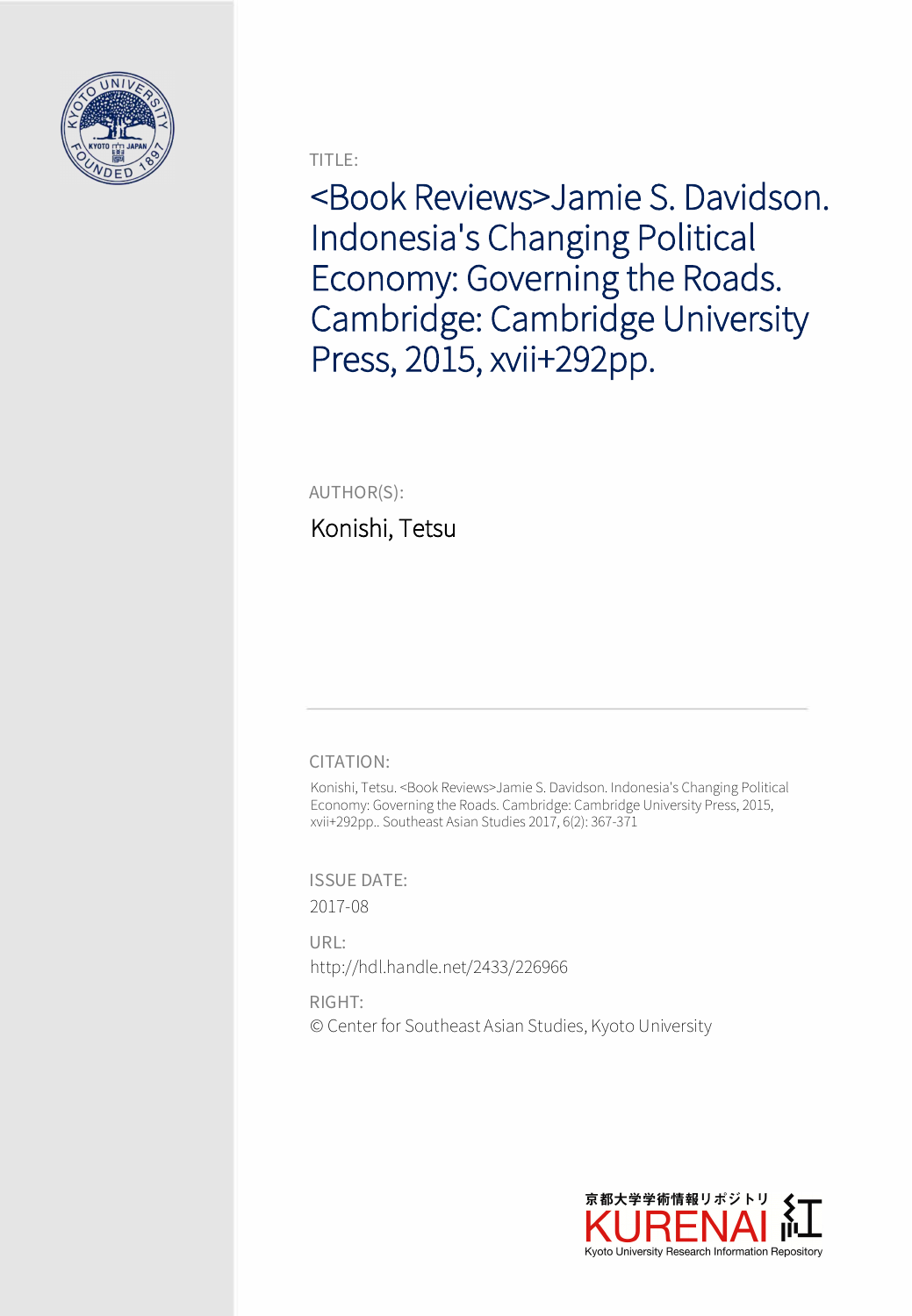# BOOK REVIEWS CEAS

*Indonesia's Changing Political Economy: Governing the Roads* Jamie S. Davidson Cambridge: Cambridge University Press, 2015, xvii+292pp.

Jamie S. Davidson's *Indonesia's Changing Political Economy: Governing the Roads* starts by raising an intriguing question: "How does a weakened democratic government with a checkered past of economic property rights and contracts establish a regulatory framework to promote private sector investment in infrastructure?" (p. 8).

Let us review the discussion along the path laid out in the book. According to the introductory chapter, while conventional discussions underscore that a regulatory regime would induce private investment, the author asserts that a balance between institutionalizing rules and government discretion, in other words sectoral governance, is essential for private investment. This is, he insists, a political question (p. 15). Setting out the book's conceptual framework in Chapter 1, the author treats toll roads not as a technical matter but as a product of conflicts and compromises. To do this, he attempts to apply the New Institutional Economics (NIE) discussions that underlie formal institutions as constraints in transaction costs.

However, Davidson finds that formal institutions in developing countries are weaker and more susceptible to powerful interests (p. 29), and that the NIE-based approach fails to take into account the informal aspects of governance. Broadening the NIE's scope of analyzing formal institutions, the author takes the wider approach of "*political sociology of infrastructure development*" (p. 29). He focuses also on the NIE's blind spots, such as variations in rent-seeking outcomes with prevailing firms' incentives, extra-parliamentary politics of redistribution in the post-enactment phase, and the land rights of citizens, not of investors, by way of shining a light on the contested nature of the eminent domain.

Chapter 2 illustrates how the New Order's governance of toll roads changed twice. The first occasion was the emergence of former President Soeharto's children in the late 1980s. As Jagorawi Toll Road was financed by the government and international agencies, the private sector was still "poorly endowed" in order that "the state should be at the forefront of infrastructure investment" (p. 60) from the 1970s until the mid-1980s. However, once Soeharto's children emerged in the toll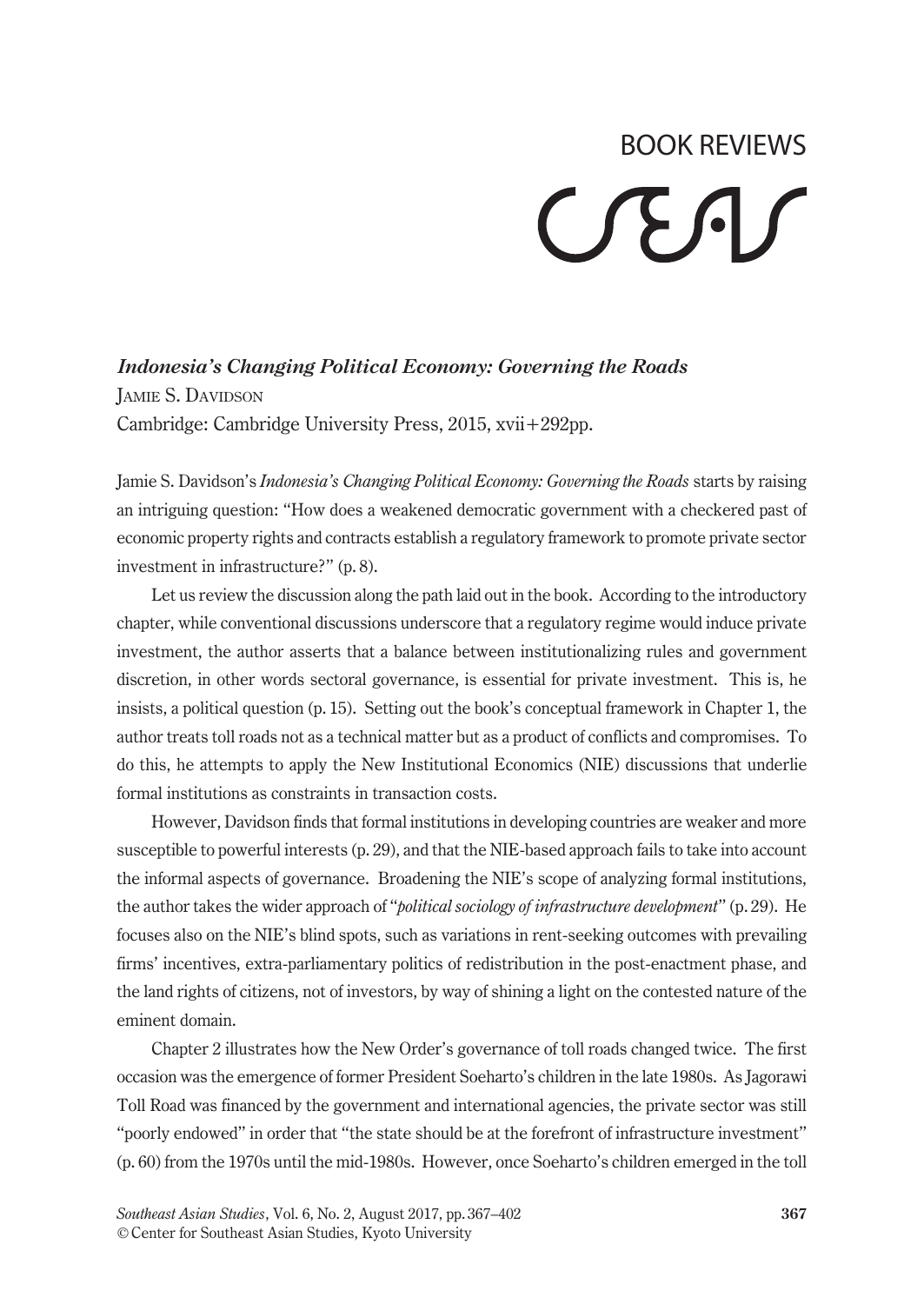road sector after the financial liberalization of the late-1980s, decrees sought to mediate between the first family and the state toll-road company, Jasa Marga (pp. 65–66). As a result, foreign investors rushed to businesses connected with Soeharto's daughter Tutut, one of which was known as CMNP. The second occasion was when the president launched the Trans-Java expressway project and divided its control into several concessions in 1995. The author raises four outcomes of the distribution: a high number of short-distance concessions, ideally positioned indigenous (*pribumi*) contractors who were dissatisfied with the government's preferential treatment of Sino-Indonesian businesses, "ghosts" and "shadows" in opaque holding structures of the project, and dubiously competitive auctions. Thus, sectoral governance had been clearly transformed into corrupt, or non-transparent, decision making.

After the Asian Economic Crisis in 1998, officials of the post-Soeharto government contended unsuccessfully with the stigma of corruption in the chaos of democratization, as Chapter 3 shows. In order to encourage private investment in the toll road sector, President Megawati signed the 2004 Road Act bill, which included the reform of sectoral governance, introduced as "best practice" upon the conditionality of the IMF and the World Bank. However, BPJT, a new agency to which the act relocated Jasa Marga's regulatory authority, was subsequently emasculated by the government's decrees and regulations (pp. 107–109). The Act also could not invalidate the concessions of New Order interests, such as Jusuf Kalla and Aburizal Bakrie. Megawati's successor, President Yudhoyono, who lacked military support, quickly moved to implement the act and accelerate land acquisition by issuing presidential decrees that were more "draconian" than the New Order's. Nevertheless, the internal squabbles of his Cabinet over finances caused a slowdown in disbursements.

Chapter 4 illustrates the political economy of the further delay of sectoral development in the Yudhoyono era. While there are investment risks inherent to the sector, illustrated by incidents such as the Bakries' Lapindo disaster and Tutut's CMNP debacle, informal collective action by business associations was partially successful in passing more pro-investor measures for special "revolving" funds for land acquisition in a Ministerial Decree (pp. 129–130). However, land purchases proceeded at a slow pace because local officials were reluctant to enforce them and clashed with central government officials. As a result, the latter recentralized the eminent domain with the 2012 Law on compulsory land acquisition, the implementation of which in turn brought further delay. Adding to that, populist parliamentarians threatened to "punish" the operators not only for the delay but also the worsening traffic conditions on Jakarta's toll road. Thus, Yudhoyono's dream of constructing a 1,600 km road was thwarted.

Another factor in the underperformance of the toll road in the post-Soeharto era was the concessionaires' reluctance, as discussed in Chapter 5. However, the author insists that rent seeking in the weaker government led to a wide range of outcomes. Political connections with the BPJT had negative consequences in the Kalla and Bakrie cases: in the former, the regulation was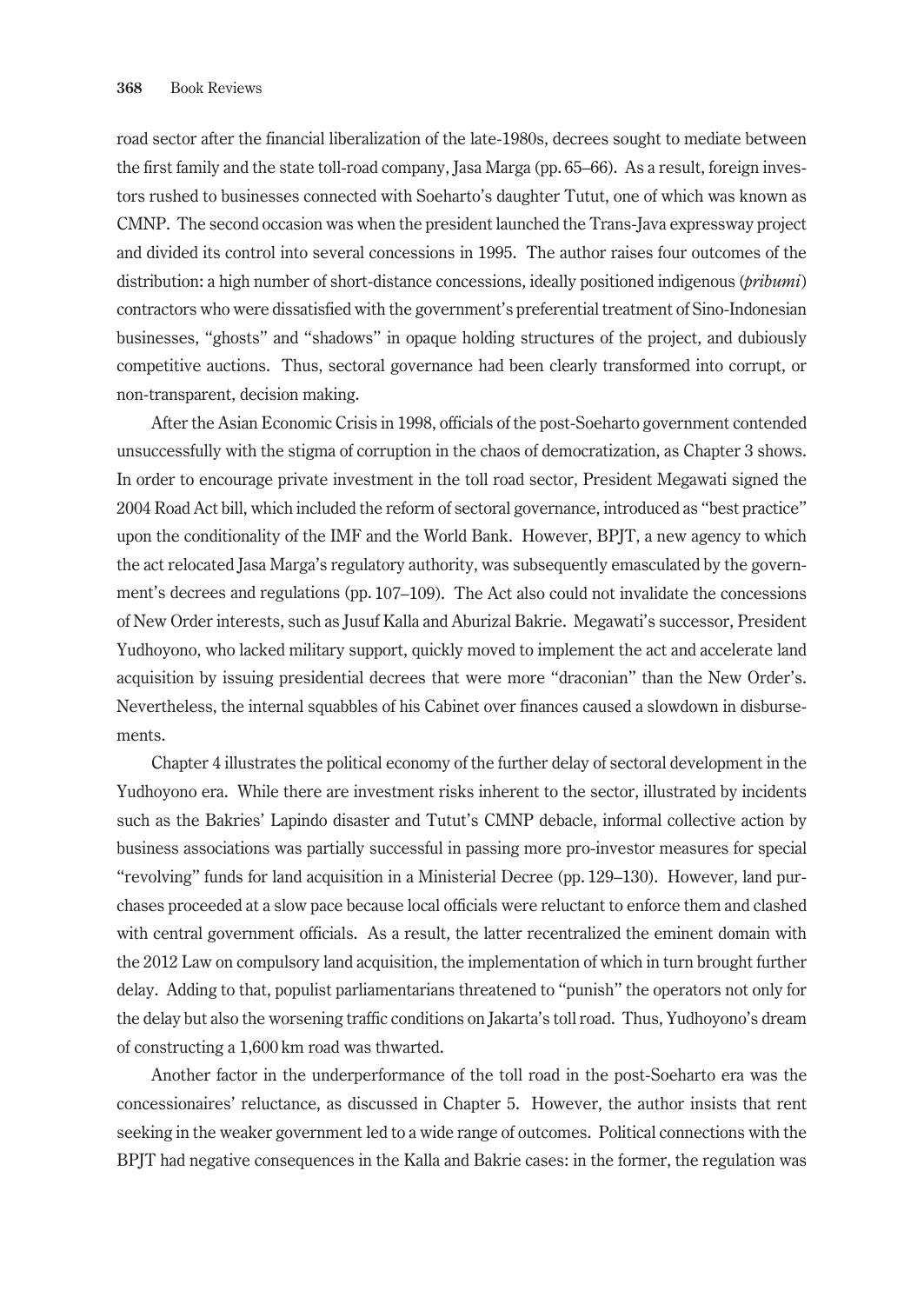retroactively changed to legitimize the sale to foreign companies and got a foreign investor as a result; in the latter case, not paying for the purchase of land showed a lack of the agency's capacity. Meanwhile, there was a positive outcome in the Jasa Marga case: political influence in debt servicing and privatization brought the firm high profits, which in turn induced investment. These various outcomes show the "failure of financing alternatives to take root." The concessionaires were afraid of the liberalists' idea of ending up relying on state capital and pursued their own interests, not national growth nor technical details of distribution. Thus, the chapter concludes that "Characteristic of the Indonesian toll road sector, power, interests and path-dependent trajectory have triumphed once more" (p. 197).

In Chapter 6, the author argues that local rather than national sources were the forces that favored road development, with some case studies of local politics that fall outside of NIE literature. The Solo-Semarang turnpike project was protested by the strongly motivated governor of Central Java as part of his legacy of a top-down approach, and local politics for *bupati* election and decentralization pushed his hand. The author observes that reformist-outsider leaders who opposed the inner ring road projects in the mega-cities were expected to contend with vested interests, namely, the Solo-born governor of Jakarta, Jokowi, and the non-politician Surabaya mayor, Risma.

The last chapter points out that private sector participation in infrastructure has not fared well. The following factors account for the poor record of economic governance and its inefficacy: weak and fragmented state institutions captured by predatory elite interests; business-government relations that vacillate from collusive to antagonistic; an incapacitated rule of law; economic nationalism; and an uncertain investment climate (p. 230).

Among the author's suggestions for policy implications, the foremost one is to overcome "a glaring inability to discipline the business class that will keep rule of law at bay" (p. 242). With this in mind, he concludes that the Java Expressway shows evidence of varying results—from regulatory progress to policy failure, from high growth to "jobless growth," from negative to positive rent-seeking outcomes, and from coercive enforcement to democratic deliberation of state policy.

I would like to point out some "cracks" in the exciting scholarly road paved by this book. First of all, Davidson shows how, and how far, politics has informed economic governance in Indonesia, so his main targets are Jasa Marga, BPJT, and corporate investment behaviors. The question arises, however: How far has the politics of governance shaped, and also how far will it shape, the outcomes of changing each corporation's perception, as assumed by NIE scholars (Aoki 2008; North 2015)? In the Bakrie case, to quote my interview with some Indonesian businesspersons, it is not Aburizal but his younger brother, Nirwan Bakrie, who has led the group business since Aburizal became committed to the politics of the business world in the 1980s. But the group's behavior has been under the control of Nirwan, a genius in financial management. The author convincingly points out that the complicated and opaque ownership structures of BTR "may have been intended to mask Bakrie's intention to use these assets to boost BTR's valuation in order to raise more funds"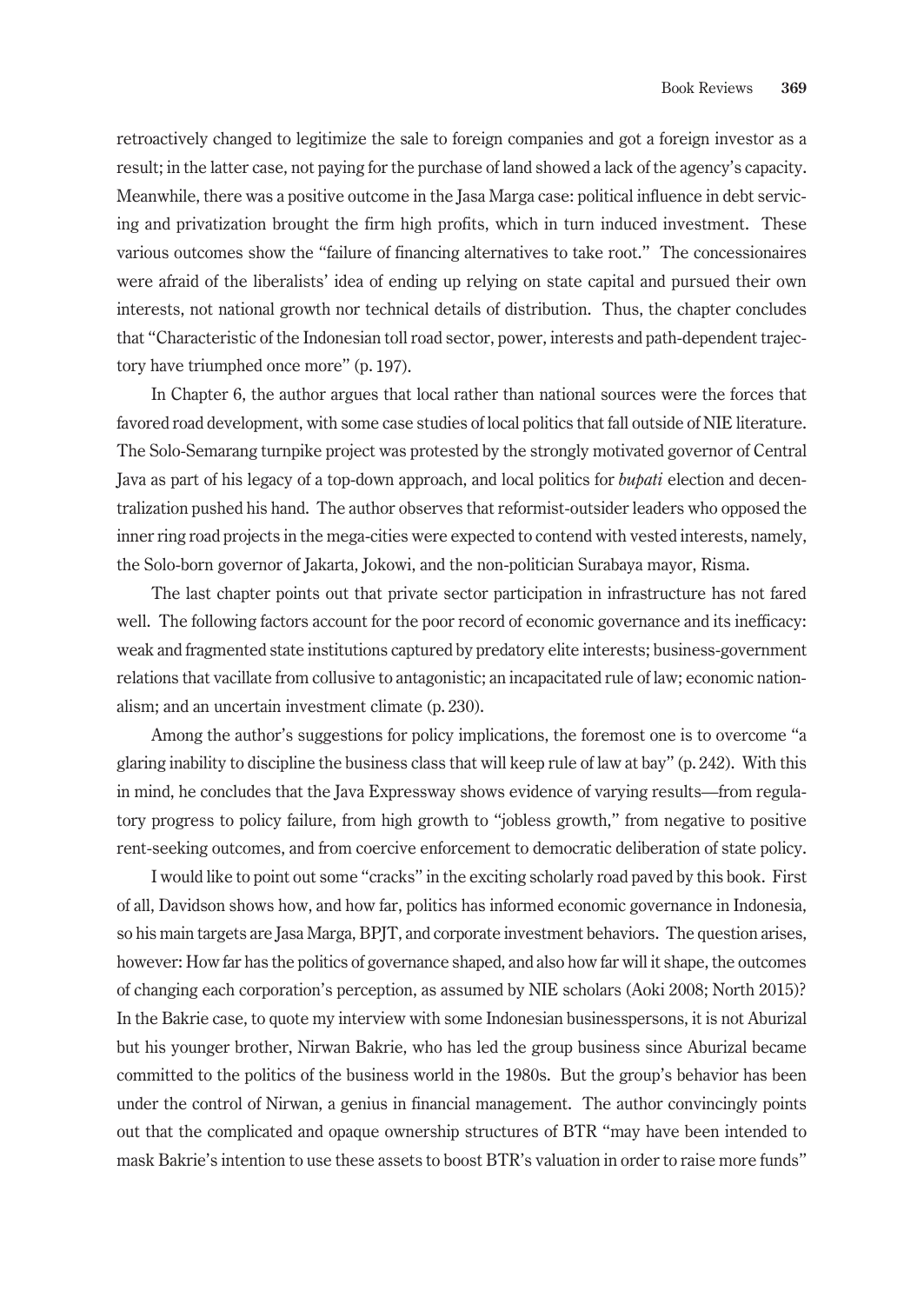(p. 177), considering Nirwan's capability. And the Bakrie group shifted its perception that finance with a large portion for the short term would be more beneficial for its business during the commodities boom.

Second, the author points out that finance has been a constraint in the creation of private businesses in developing countries, while environmental issues and noise level are issues in developed countries (p. 11), as evident in cases ranging from Soekarno's Jakarta-Bogor road to the World Bank's failure in financing alternatives. If so, alongside the discussion of weaker civil society, uncertainty and non-transparency in securing corporate finance should be discussed further to clarify how much state bank loans have been provided, and how political connections play a key role in securing such loans. More specifically, Jusuf Kalla played an active role in mobilizing the state banks' capital, as Chapter 3 (p. 117) describes. If so, it is much more important to explore Kalla's political connections with state banks and how he could have made the latter mobilize their capital for private interests. Similarly, in clarifying Aburizal's role in Bakrie's financing for roads, it is more appropriate to thoroughly refer to the dynamics of Aburizal's influence behind the government's commitment to Pawenang's decision not to nullify the bank loan deeds for SMR (p. 174).

Finally, Davidson views economic factors exogenously, but it would provide a more balanced view if he took into consideration state capital constraints and political dynamics. The book illustrates appropriation by vested interests, as the liberal Minister tried to do when he resisted firmly the business associations' plan (pp. 129–130). If so, along with state-led developmentalism (p. 242), more light should be shed on the political dynamics of state finances as part of a weak government's defense arsenal.

Despite the "cracks" above, this book enables us to grasp today's changing Indonesian political economy. First, the author offers this insight on the outcome of politics over economic governance: the weaker the government, the more penetrative the governance for private interests. And referring to "*the financialisation*" (p. 11) in the Indonesian business sector is insightful, as it suggests that state banks' finances are the principal means in the battle over―and against―rent seeking. Second, the author shows that there is some hope of change through the agency exercised by government officials. In the political economy of independent regulation agencies, the government has kept attempting to induce capital and protect investors' rights (see achievement of Pawenang of BPJT, pp. 118–119), against both of which in turn vested interests have triumphed. But now Davidson pays attention to how the new leadership of this state will change the momentum of governance politics.

Last but not least, the methodology of Political Sociology is insightful. Although lacking some points of view related to corporate finance as indicated above, the author succeeds in proving the dynamism of the political and social informality of institutions. The contributions of this book help in navigating the road toward a better understanding of Indonesian governance.